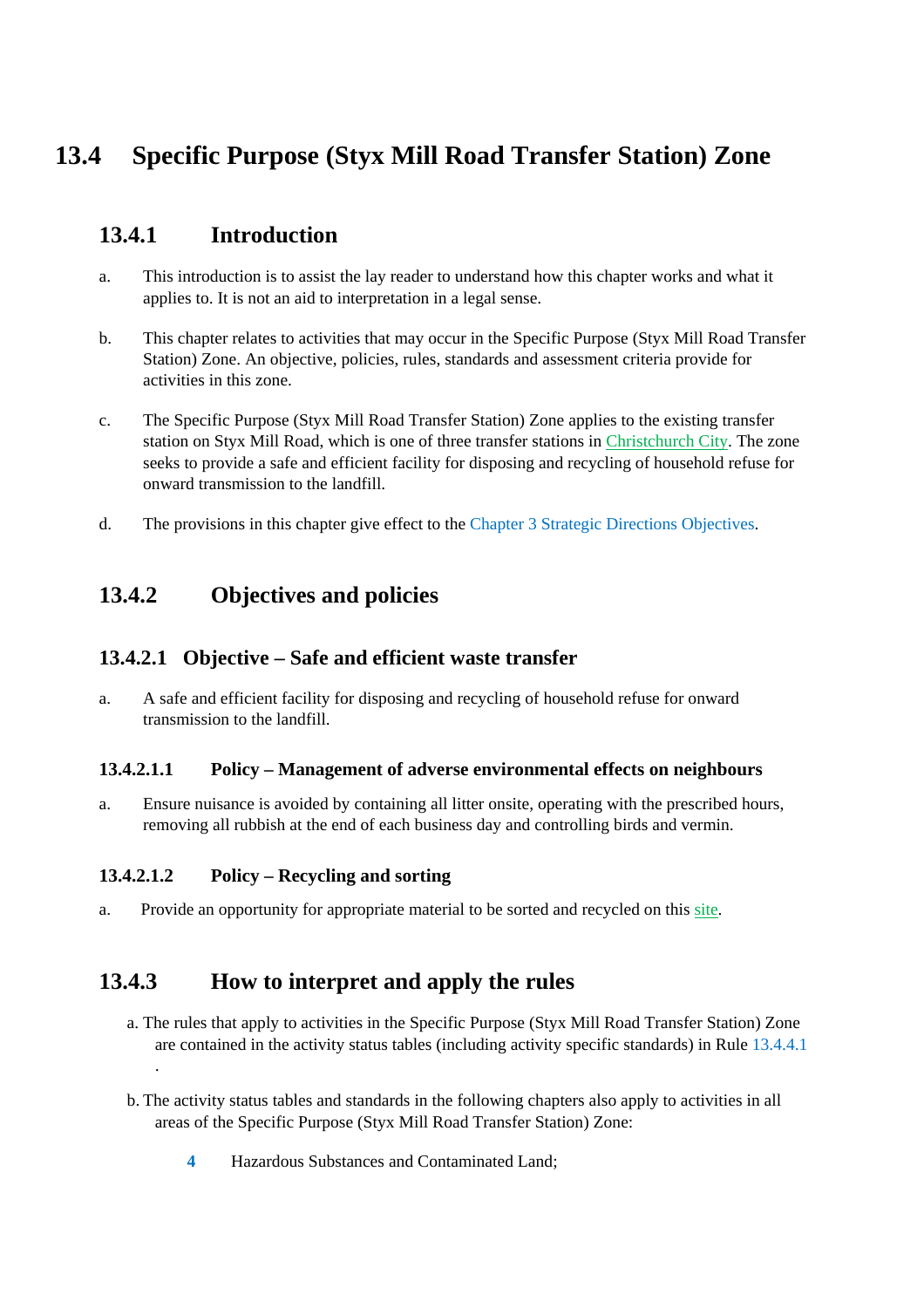- **5** Natural Hazards;
- **6 General Rules and Procedures;**
- **7** Transport; and
- **11** Utilities and Energy.

#### Advice note:

1. The activities undertaken on the site must not be in breach of the current discharge to air consent from the Canterbury Regional Council.

## **13.4.4 Rules – Specific Purpose (Styx Mill Road Transfer Station) Zone**

### **13.4.4.1 Activity status tables**

#### **13.4.4.1.1 Permitted activities**

- a. The activities listed below are permitted activities in the Specific Purpose (Styx Mill Road Transfer Station) Zone if they meet the activity specific standards set out in this table.
- b. Activities may also be controlled, restricted discretionary, discretionary, non-complying or prohibited as specified in Rules 13.4.4.1.2, 13.4.4.1.3, 13.4.4.1.4, 13.4.4.1.5 and 13.4.4.1.6

|           | <b>Activity</b>              | <b>Activity specific standards</b>                                                                                                                                                                      |  |
|-----------|------------------------------|---------------------------------------------------------------------------------------------------------------------------------------------------------------------------------------------------------|--|
| <b>P1</b> | Household<br>refuse disposal | a. Any future development shall be generally in accordance with the<br>Development Plan, Appendix 13.4.6.1;                                                                                             |  |
|           |                              | b. All landscaping areas as shown on Appendix $13.4.6.1$ shall be maintained in<br>good condition to provide the continuous screening of the site;                                                      |  |
|           |                              | c. The entry gate to the site shall be setback not less than 25 metres from the<br>boundary with Styx Mill Road;                                                                                        |  |
|           |                              | d. A security perimeter fence of a minimum height of 2 metres shall be<br>maintained at all times in the general location shown on the Development<br>Plan, Appendix 13.4.6.1;                          |  |
|           |                              | e. All refuse at the site shall be deposited under the roof area except green waste<br>and hardfill;                                                                                                    |  |
|           |                              | All rubbish shall be removed from the pit floor at the end of each business day;<br>f.                                                                                                                  |  |
|           |                              | The pit floor and the surrounding yard shall be thoroughly cleaned at the end<br>g.<br>of each business day;                                                                                            |  |
|           |                              | h. Birds and vermin shall be controlled to avoid nuisance within and outside the<br>site;                                                                                                               |  |
|           |                              | Hours of operation shall be limited to between 07:00 and 18:00, except that up<br>$\mathbf{1}$ .<br>to two vehicle movements for delivery and/or pickup of refuse may occur<br>between 06:00 and 07:00; |  |
|           |                              | The site and surrounds shall be patrolled a minimum of once per day for the<br>j.<br>purpose of keeping the site and surrounds generally free of litter; and                                            |  |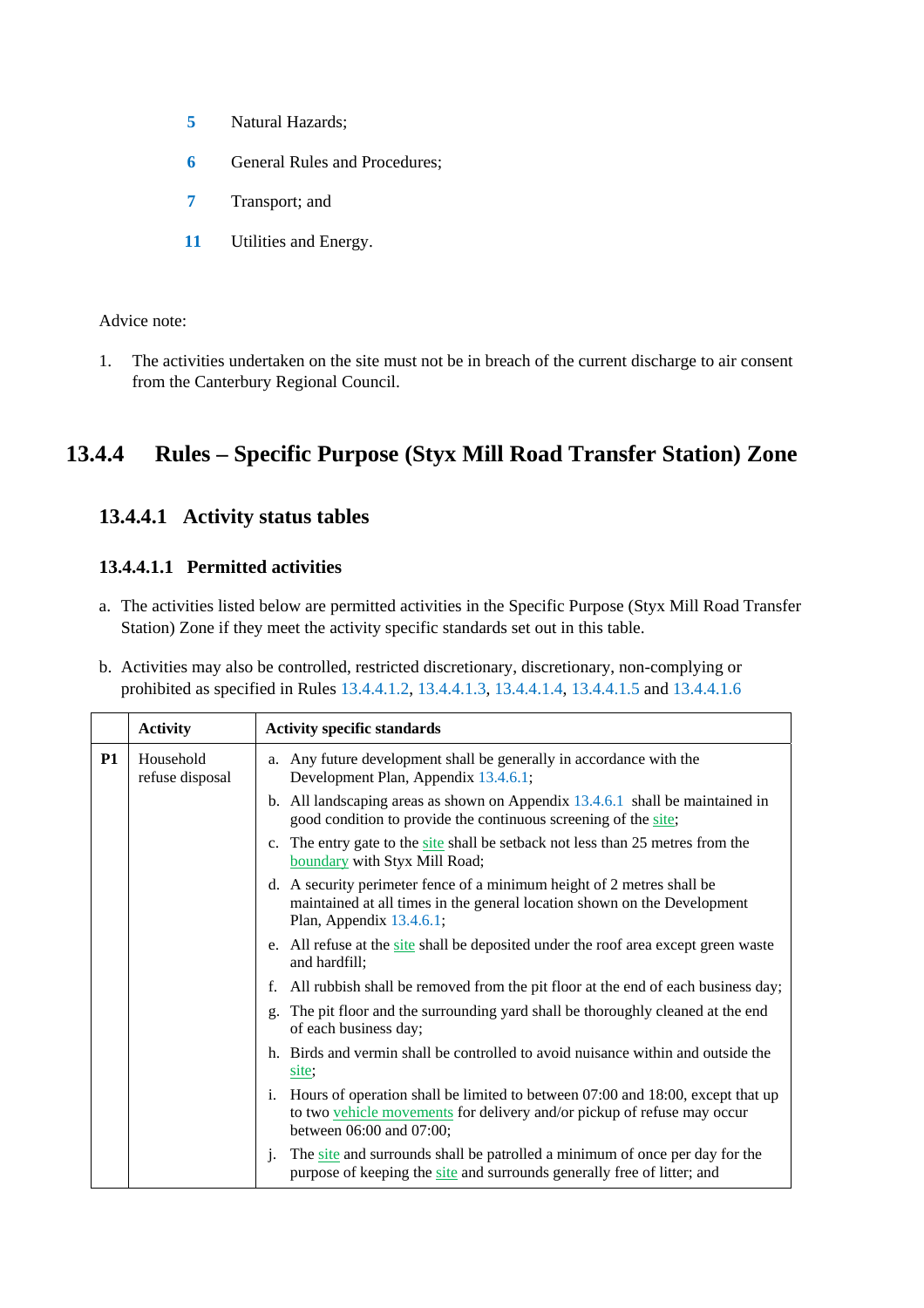|                |                                            | k. No toxic chemicals, liquid or other wastes shall be accepted at the site which<br>cannot be disposed of safely.                                                                                                                                                                      |
|----------------|--------------------------------------------|-----------------------------------------------------------------------------------------------------------------------------------------------------------------------------------------------------------------------------------------------------------------------------------------|
| <b>P2</b>      | Green refuse<br>disposal and<br>processing | a. No composting shall take place on site;<br>b. Green waste shall be removed from site before causing odour nuisance; and<br>Outdoor storage areas shall be setback a minimum distance of 30 metres from<br>c.<br>Styx Mill Road frontage and at least 6 metres from other boundaries. |
| P <sub>3</sub> | Erection of<br>buildings                   | a. Only buildings or structures with a height of not more than 9 metres, and<br>which are for the purpose related to the operation of the transfer station; and<br>b. Buildings shall be setback at least 30 metres from Styx Mill Road frontage and<br>6 metres from other boundaries  |
| <b>P4</b>      | Sorting of<br>recycling<br>material        | a. All material shall be stored under roof not visible from the road.                                                                                                                                                                                                                   |

#### **13.4.4.1.2 Controlled activities**

There are no controlled activities

#### **13.4.4.1.3 Restricted discretionary activities**

- a. The activities listed below are restricted discretionary activities.
- b. Discretion to grant or decline consent and impose conditions is restricted to the matters of discretion set out in the following table.

| <b>Activity</b> |                                                                                                                      | The Council's discretion shall be limited to<br>the following matters:                        |
|-----------------|----------------------------------------------------------------------------------------------------------------------|-----------------------------------------------------------------------------------------------|
| RD1             | Activities listed in Rule 13.4.4.1.1 P1 to P4<br>that do not meet one or more of the activity<br>specific standards. | As relevant to the activity specific standard that<br>is not met, as outlined in Rule 13.4.5. |

#### **13.4.4.1.4 Discretionary activities**

a. The activities listed below are discretionary activities.

| <b>Activity</b> |                                                                                                                                  |  |
|-----------------|----------------------------------------------------------------------------------------------------------------------------------|--|
| D1              | Any activity not provided for as a a permitted, controlled or restricted discretionary, non-complying<br>or prohibited activity. |  |
| D <sub>2</sub>  | Disposal of hazardous substances and/or toxic substances.                                                                        |  |

#### **13.4.4.1.5 Non-complying activities**

There are no non-complying activities

#### **13.4.4.1.6 Prohibited activities**

There are no prohibited activities